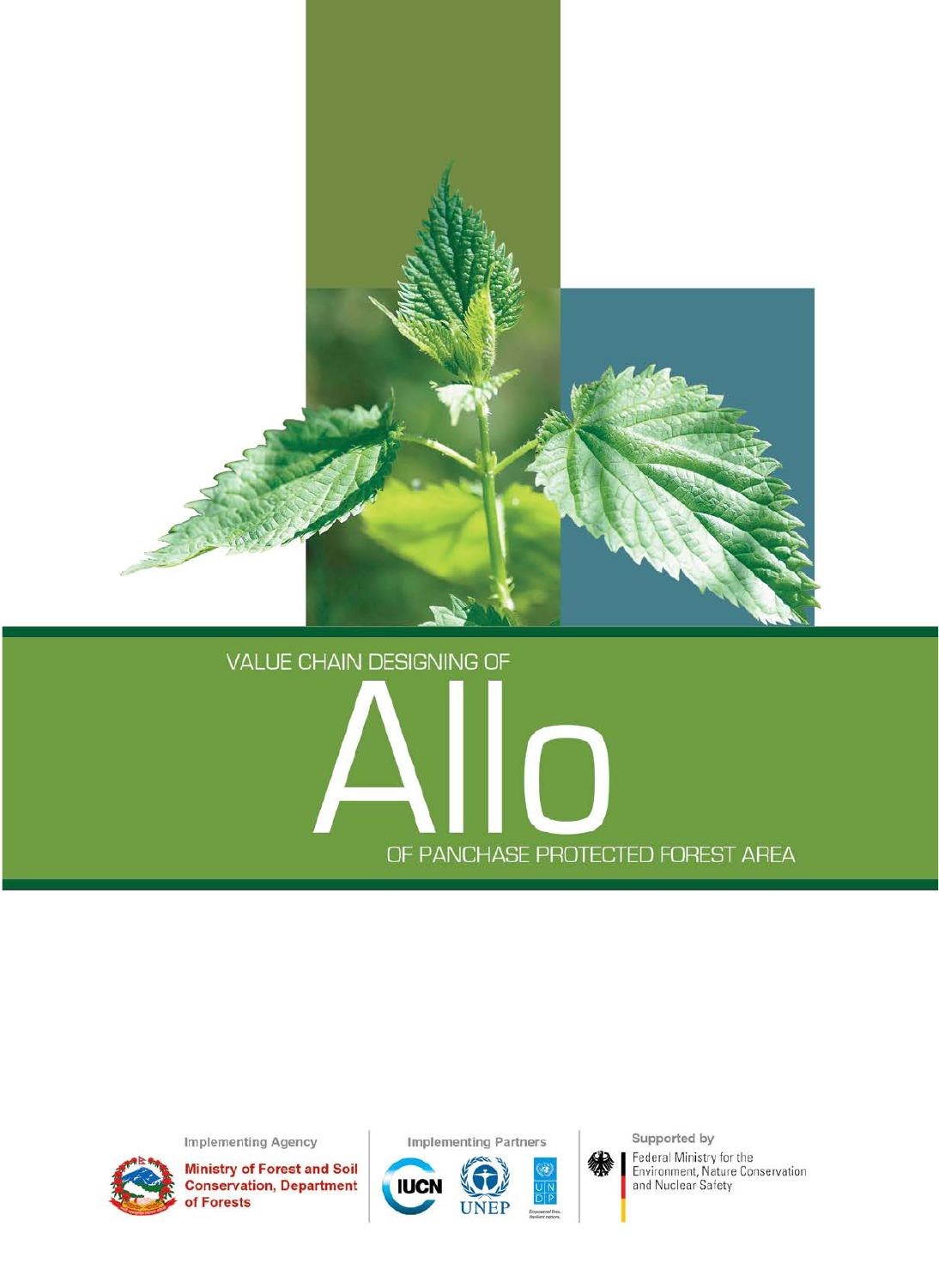Copyright © 2013 Government of Nepal Ministry of Forest and Soil Conservation Department of Forestry

All rights reserved. Information given in this publication may be reproduced, stored in retrieval system or transmitted in any form or by any means-electronic, mechanical, photocopying, recording or otherwise- by duly acknowledging the source.

#### *Technical Support & Study by:*

Biodiversity Associates for Research, Development & Action Nepal (BARDAN)

#### *Published by:*

This report has been published under 'Ecosystem based Adaptation (EbA) in mountain Ecosystem in Nepal Project, jointly implemented by Department of Forest under Ministry of Forests and Soil Conservation (MFSC) as a lead agency for implementation at the national level in partnership with IUCN, UNEP and UNDP. Ministry of Science Technology and Environment, (MoSTE) plays an overall coordination role. The EbA programme is funded by the Germany's Federal Ministry for the Environment, Nature conservation and Nuclear Safety (BMU)

#### *Available:*

### **Ecosystem based Adaptation (EbA) in Mountain in Nepal**

Project Management Unit Forestry Complex. P.O. Box. 24417 Tel: 01-4218458 Fax. 01-4225553 Email: info@eba.org.np Web: www.dof.gov.np/eba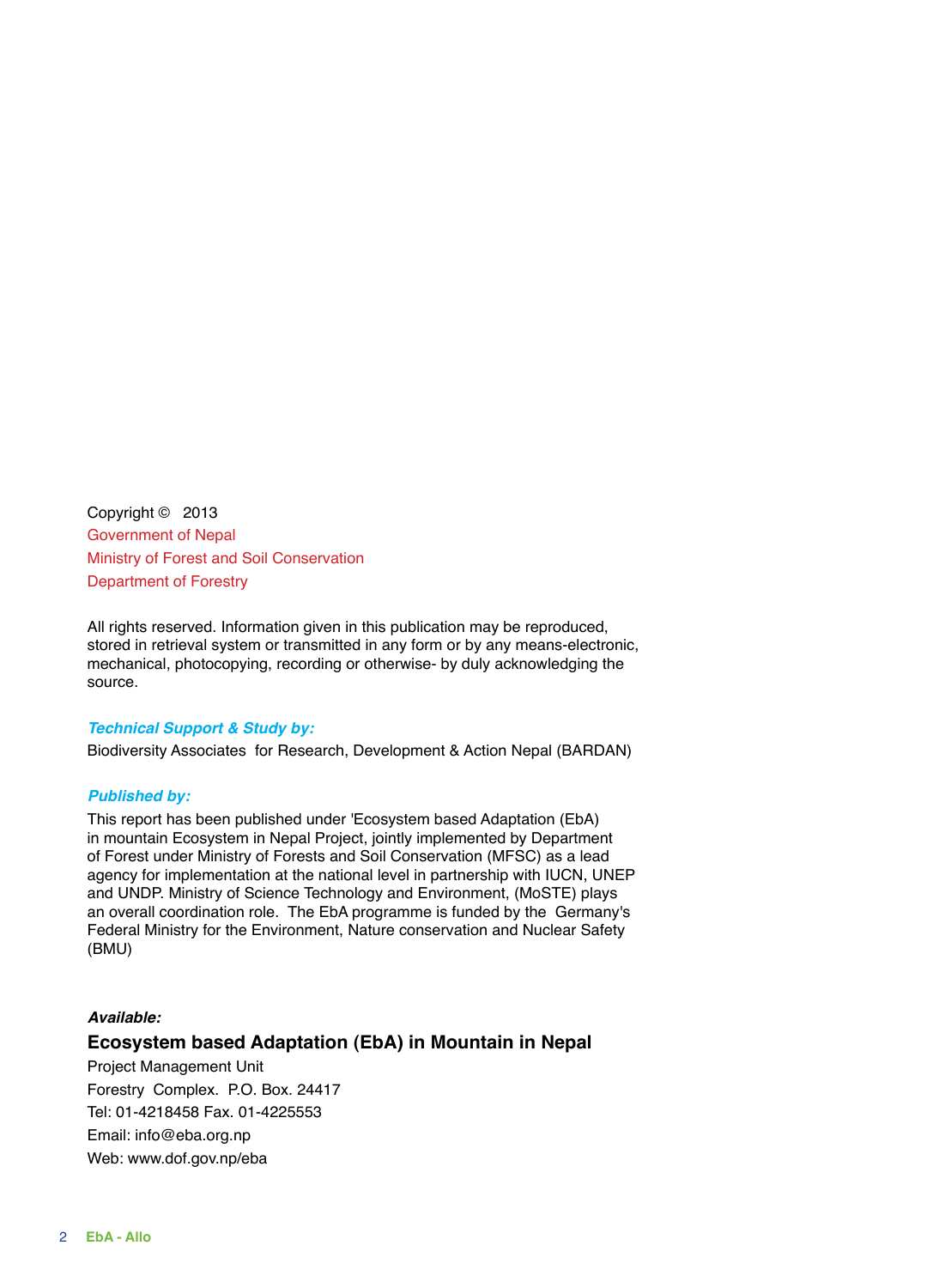

# Allo

# Introduction

Allo (Botanical Name-*Girardinia diversifolia;* English name-Nettle, Himalayan Nettle, Stinging Nettle; locally known as Pua) is perennial shrub belonging to Urticaceae family. The stem bark of Allo contains fibres with unique strength, smoothness and silk like lustre. The fibre is used to make clothes since time immemorial. The fibre, thread and weaved clothes are commercially traded from few districts of Nepal.

## Habit (Characteristics)

Allo is a robust shrub reaching up to a height of 2m or more. Leaves are stalked, alternate, dentate, palmately divided with three distinct nerves running to three lobes. Size of mature leaf measures 10-24cm by 7-18cm. Leaf blade and stalk contains long awl-shaped bristles and stinging hairs. Flowers are sessile and borne on axillary and terminal branched spikes. Female spikes may reach up to 40cm long whereas male spike short but much branched (Polunin and Stainton 1984, Manandhar 2002). Flowers are green to yellowish green in colour, flowering occurs in July-August and fruiting from September to early November. Allo propagates by seeds, root offshoots (new plant arising from root of old plant) and root suckers (Pyakurel and Baniya 2011).



Pictures: Allo in wild habitat (left) and Allo thread (right)- All photographs by Dipesh Pyakurel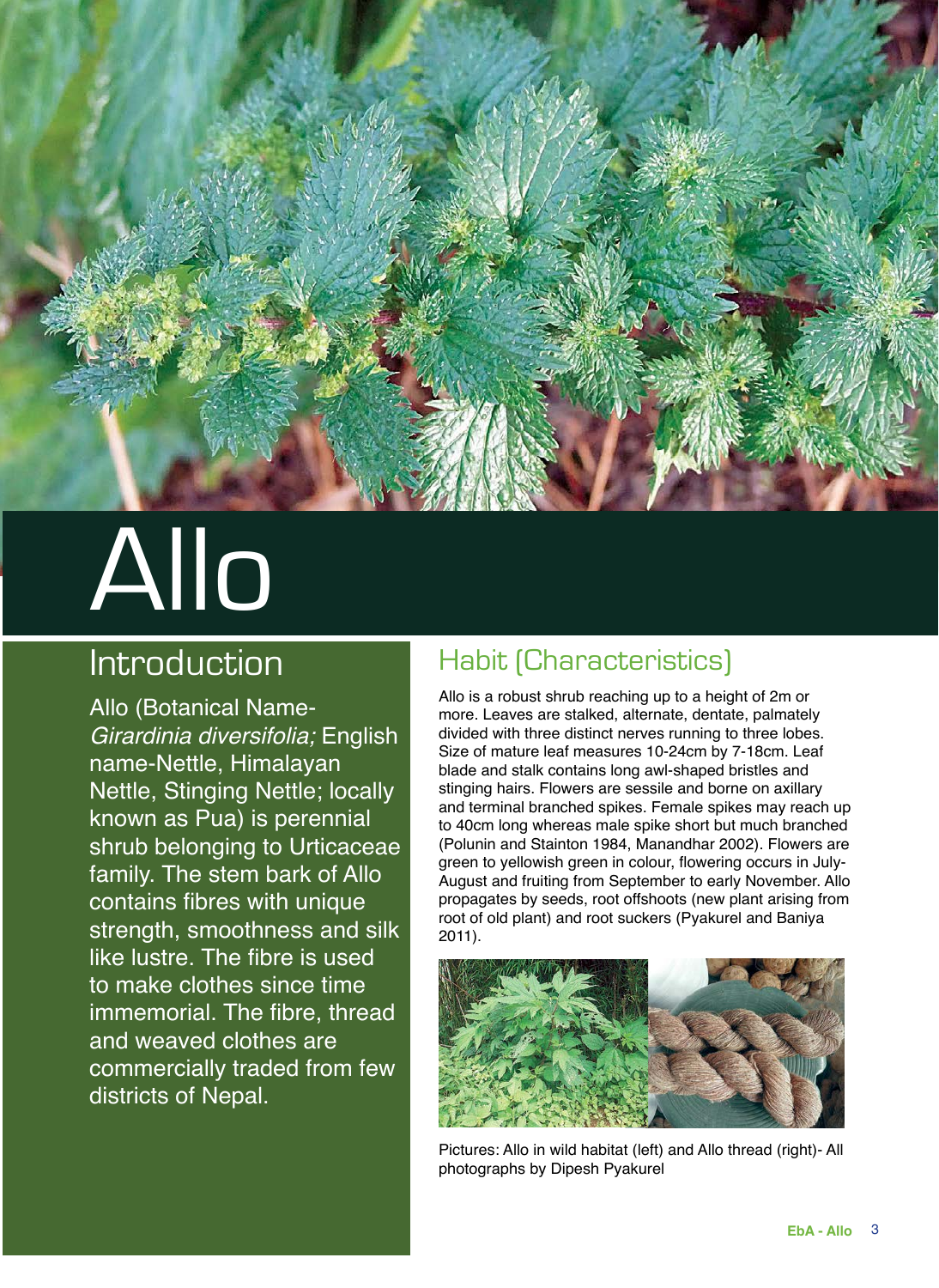## Habitat and Distribution

**National Perspective:** Allo shows wide distribution on the southern belt of the Himalayas. It is distributed throughout Nepal at 1200-3000m in moist, forest areas with shade or semi shade, along the gorges, streams and tributaries and on the edge of the cultivated land. The plant prefers light (sandy), medium (loamy) and heavy (clay) soils. The plant prefers acid, neutral and basic soils (Pyakurel and Baniya 2011).

Allo is found in forests with Uttis (*Alnus nepalensis*), Guras (*Rhododendron arboreum*), Okhar (*Juglans regia*), Malo (*Viburnum mullaha*), Khasru/Banjh (*Quercus* spp.), Kafal (*Myrica esculenta*), Lauth salla (*Taxus wallichiana*), Pangra (*Aesculus india*), Sugandhakokila (*Cinnamomum glaucescens*) etc. Its associated shrub species are Dhatelo (*Princepia utilis*), Lokta (*Daphne* spp.), Argeli (*Edgeworthia gardneri*), Nigalo (*Drepanostachyum falcatum*), Ban Silam (*Elsholtizia* sp.) etc.

**Panchase Specific:** Allo is mostly found on Bhadaure Tamagi, Chitre and Ramja Deourali VDCs. However, it is available on all the VDCs in moist areas. The quantification, however, will be estimated by resource assessment.

## Uses of Allo

Residents of hilly areas and ethnic groups have for centuries extracted and spun these fibres to weave durable jackets, porter's head bands or straps, fishing nets, ropes, bags, mats, coarse clothing material, blanket, etc in the remote villages of Nepal. The specialty of Allo is its strength and durability. It is often lighter and more delicate-looking than its wild contemporaries, jute and hemp.

# **Objectives**

The major objective of this study is to prepare comprehensive value chain analysis report of Allo. Specific objectives are:

- Suggest present value chain constraints in Allo referring to other parts of Nepal
- Suggest business service provision gaps and how it can be fulfilled
- Suggest key business enabling environment constraints and opportunities
- Suggest sustainable business system of NTFPs from successful lessons learnt from different parts of Nepal

# Allo Supply Chain

At present any form of Allo is not traded in Panchase Area. The trading of Allo starts with collection of bark from forests and ends with export. There are three tiers of actors viz micro, meso and macro level players in the value chain. At the micro level, there are the collectors, thread and cloth makers, wholesalers and retailers. At the meso level there are CFUGs, LFUGs and Allo cloth association. At the macro and policy level, there are institutions such as the Department of Cottage and Small Scale Industries (DCSI), Department of Forests (DoF) and the Ministry of Industry, Commerce and Supplies (MoICS), which formulate and implement policy. A simplified supply chain for Allo thread and cloth making in Nepal is given below:



*Figure: Supply Chain of Allo thread and cloth (Size of box does not represent the volume).*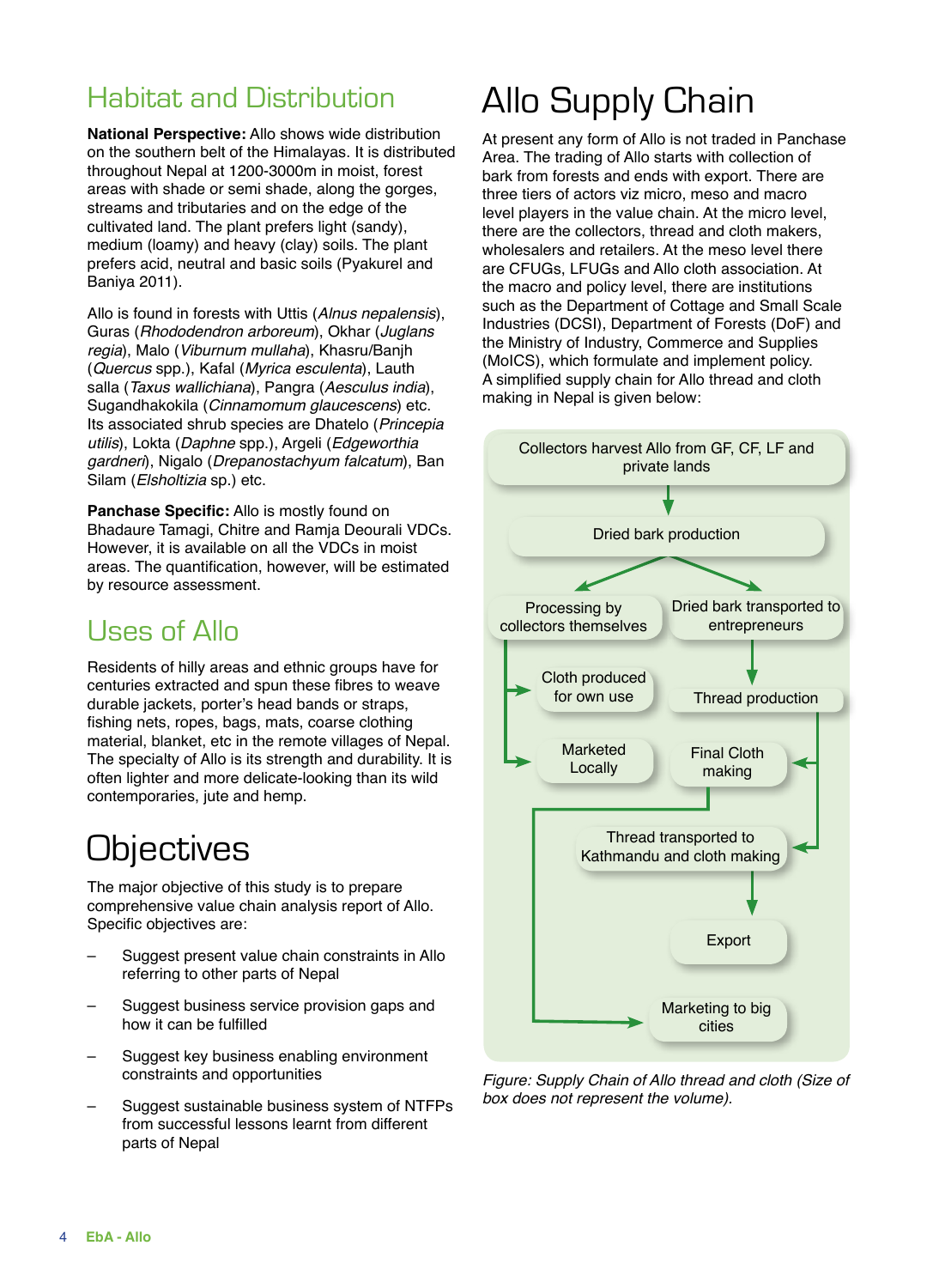# Value Chain Map of Allo

The figure presents the value chain map of Allo in Nepal. The map shows the role and function of actors, their relationship and function of enablers. The function of actors is given in the left corner and area of intervention for enablers is given in the right corner.



*Figure: Value Chain Map of Allo (as evident from other parts of Nepal)*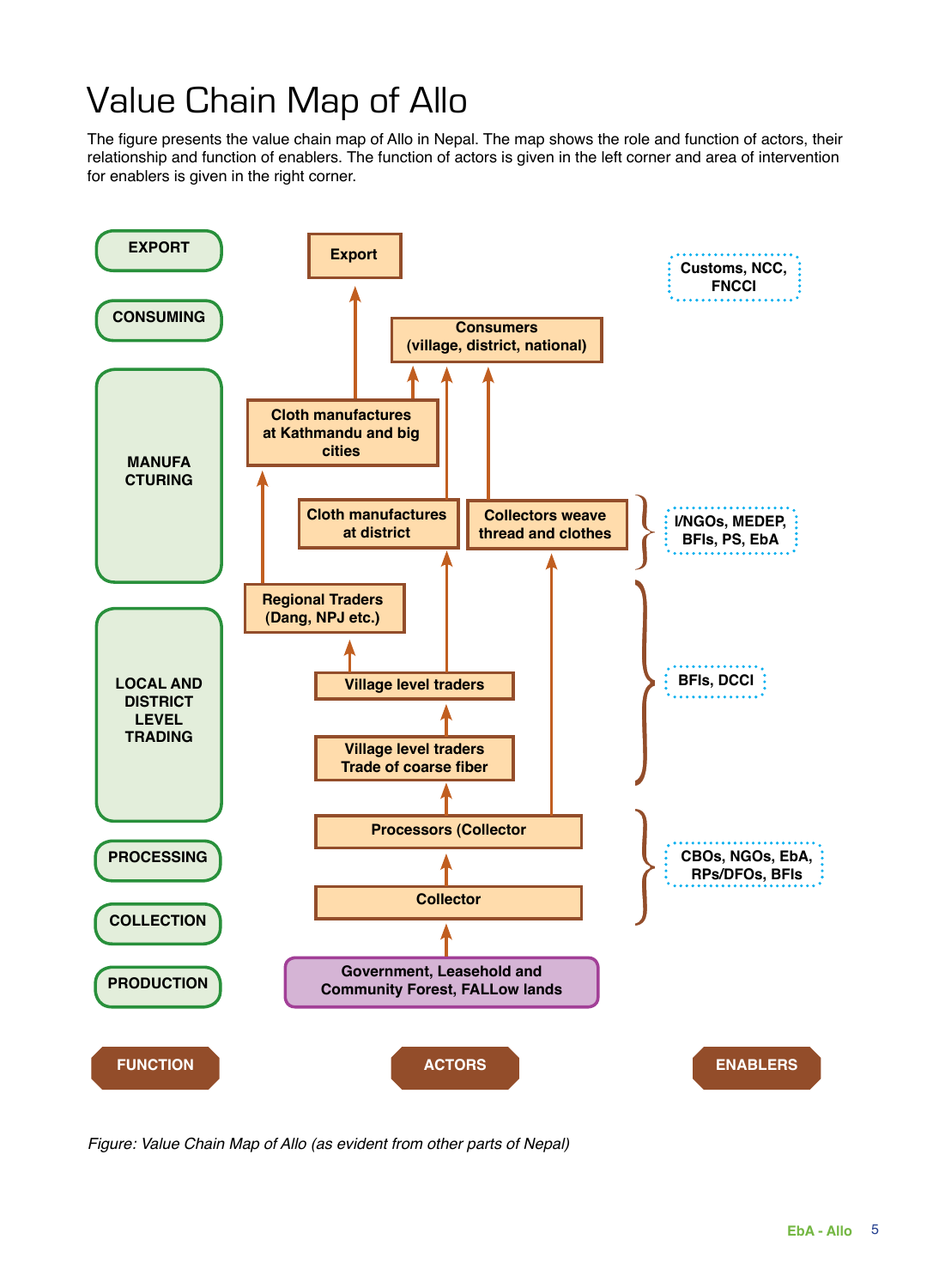# Role and Function of Actors and their relationship

At present there are no actors involved in Allo value chain. The main actors missing are those who produce Allo fibres and Allo thread. Other actors involved are:

#### **District Level Traders:**

District level traders purchase Allo bark in bulk and after receiving the transport permit from District Forest Office, sold the same to district regional traders.

#### **Regional Level Traders:**

The regional traders purchase Allo fibre mostly from district level traders and sell mostly to manufacturers at Kathmandu.

#### **Manufacturers:**

At district level, different INGOs, NGOs, bilateral aid agencies, MEDEP, CSIDB and DCSI are regularly providing Allo processing training to women residing in rural areas. Their products are mostly sold at village or at the district headquarter.

Manufacturers at Kathmandu prefer to buy coarse fibres as they weave the thread from their modern machine, which are finer that that weaved from hand (as shown in picture). Manufacturers at Kathmandu weave fine cloth and make different items such as coat, shawl, diary cover, bags, pursers etc and sold to retail market.

### **Exporters:**

Exporters purchase fine products and sold to third countries.



## **Enablers**

Enablers of "Allo value chain" in the present context are those who are likely to work for the value chain actors and provide facilitating and regulatory supports in Panchase area. Activities of enablers ranged from collection to end use, advocacy for simplifying trade policy and procedures, organizing groups and networks for reinforcement, and market information and linkages for better access. Regulating agencies are also working as a facilitator in many cases. The anticipated role of facilitating and regulating organisations for the proper functioning of value chain is given in the following table.

Table: Anticipated role of facilitating and regulating organisations to move Allo in the market chain

| <b>Major</b><br><b>Activities</b>                           | <b>Facilitating</b><br><b>Organizations</b><br>(anticipated) | <b>Regulating</b><br><b>Organizations</b> |
|-------------------------------------------------------------|--------------------------------------------------------------|-------------------------------------------|
| Cultivation and<br>Sustainable<br>collection                | MDO, EbA,<br>Hariyo Ban,<br><b>CFUGs</b>                     | DFO, PPFMC                                |
| Processing                                                  | EbA, CBOs                                                    |                                           |
| Resource<br>Management                                      | MDO, EbA,<br>Hariyo Ban,<br><b>CFUGs</b>                     | <b>PPFMC</b>                              |
| Collection<br>permit                                        | MDO, EbA,<br>Hariyo Ban                                      | <b>PPFMC</b>                              |
| Harvesting                                                  | MDO, EbA,<br>Hariyo Ban,<br><b>CFUGs</b>                     | DFO, CFUGs,<br><b>PPFMC</b>               |
| Royalty<br>Exemption<br>(for collected/<br>cultivated Allo) | MDO, EbA,<br><b>Hariyo Ban</b>                               | DFO, PPFMC                                |
| Transport/<br><b>Export permit</b>                          |                                                              | DFO, PPFMC                                |
| <b>Local Taxes</b>                                          |                                                              | DDC, VDC                                  |
| Market<br>Information                                       | ANSAB. AEC                                                   |                                           |

# Economic Analysis of Allo bark and fibre

## **Costing**

Yields of dried fibre are around 600kg per hectare (Pyakurel and Baniya 2011). Plant fibre is extracted in commercial scale in most of the hilly districts (Bajhang, Rolpa, Pyuthan, Rukum, Baglung, Sankhuasabha etc) of Nepal. Allo is traded either in raw (dry bark) or semi processed (coarse fibre) or processed (cloth) form.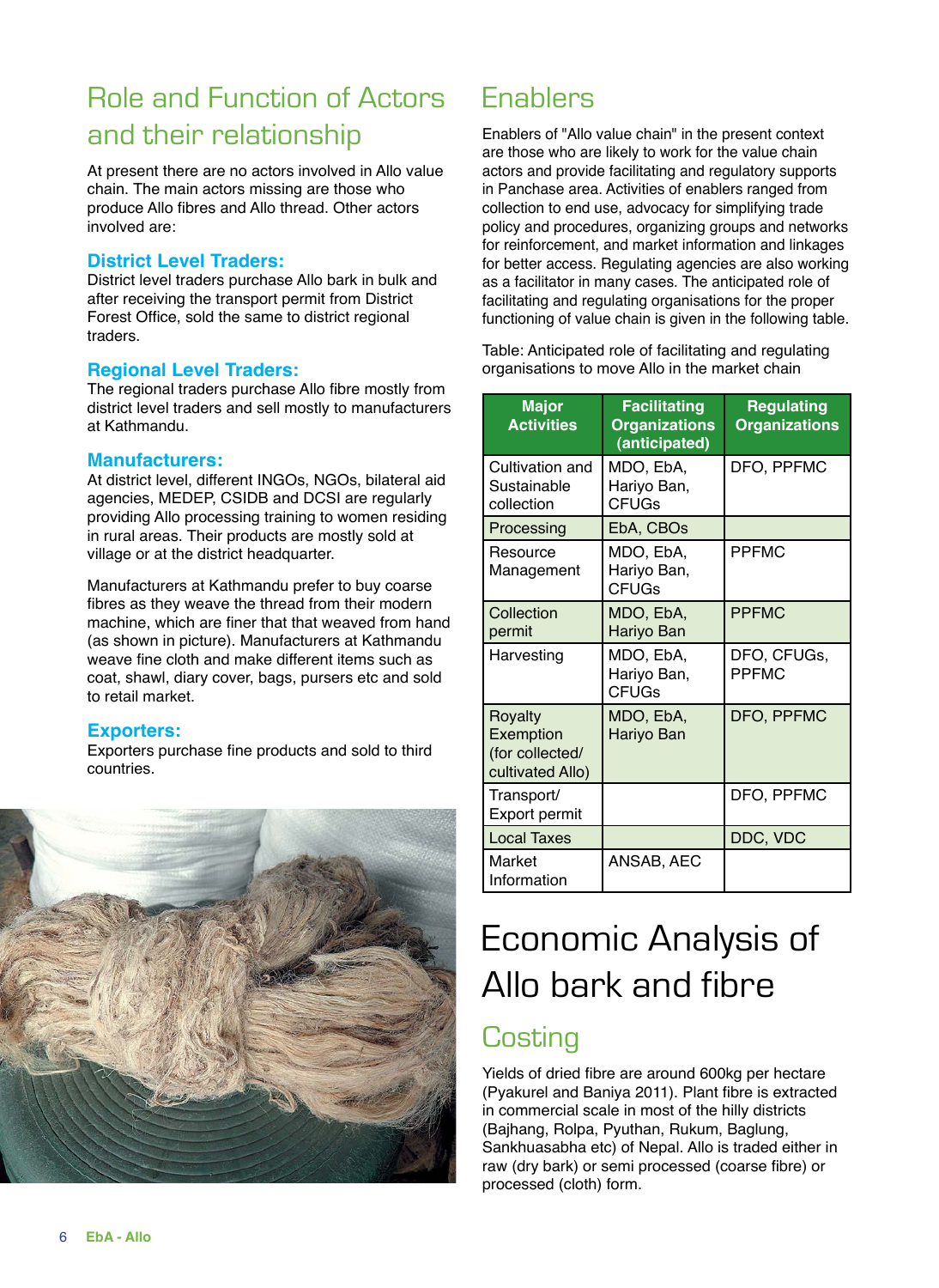Dried bark is traded approximately at Rs 90/kg, coarse fibre is traded at Rs 400/kg, thread is traded at Rs 600 per kg and handmade cloth (generally mixed with 50% cotton) is traded at Rs 600/meter.

Being a seasonal plant, collection of Allo bark is carried out for two months (60 days) only. A collector can collect about 25 kg of fresh bark per day (from 100 kg green plant) but the quantity of harvest depends upon the availability of the resource in the wild. The quantity is generally reduced to one fifth after sun drying therefore 5 kg of dried bark is collected per day, meaning that the maximum amount that can be collected by an individual per year (within a period of 60 days) is about 300 kg. Thus in an average, if a collector collects Allo bark throughout the season (60 days) and sell at the rate of Rs 90 per kg, then s/he may earn Rs 27,000 for two months (per day=Rs 450; per month=Rs 13500).

One man/day is required to produce 1.5 kg of fibre from dry bark. This includes soaking in water, cooking, washing, drying, beating and cleaning. If a person involves him/herself for 8 months (240 days) in fibre making, s/he can produce 360 kg fibre and earn Rs 144,000/year at the present rate of Rs 400/ kg (per day= Rs  $600$ ; per month= Rs 18000).

About 2.5 man/days are required to produce 1 kg of thread from fibre. If a person involves him/herself for 8 months in thread making, s/he can produce 96 kg thread and can earn Rs. 57,600/year at the present rate of Rs 600/kg (per day=Rs 240; per month= Rs 7200). Knitting the Allo thread is therefore not an economically viable option and it is recommended for processors to sell the coarse fibre rather than selling the yarn or threads (ANSAB 2010, MEDEP 2010).

About 7 meters of cloth can be weaved from 1 kg of Allo thread and 0.9 kg of cotton thread. One person

can weave about 2 meters of such cloth per day. If a person works for 8 months, s/he can weave about 480 meter of cloth, requiring 69 kg of Allo thread. The cost of production (excluding the fixed costs) would be around Rs 44,000 (including cost for 69 kg Allo thread and 65 kg cotton thread) and selling price would be Rs 288000, a total profit of Rs 244,000 for period of eight months. (Rs 1000 per day; Rs 30,000 per month).

# Demand and Supply

**National Perspective:** The national production of Allo thread is around 1805 tons per year (MEDEP 2010). Half of the production is consumed within Nepal whereas half are exported to third countries. The demand of Allo weaved clothes is high in international market and it is a prime souvenir product of Nepal.

**Panchase Specific:** Panchase communities are till date not involved in any activities related to Allo (collection, processing, manufacturing etc). But the area has vast reservoir of Allo. Resource assessment is mandatory to assess the current stock, from which the supply volume can be estimated out.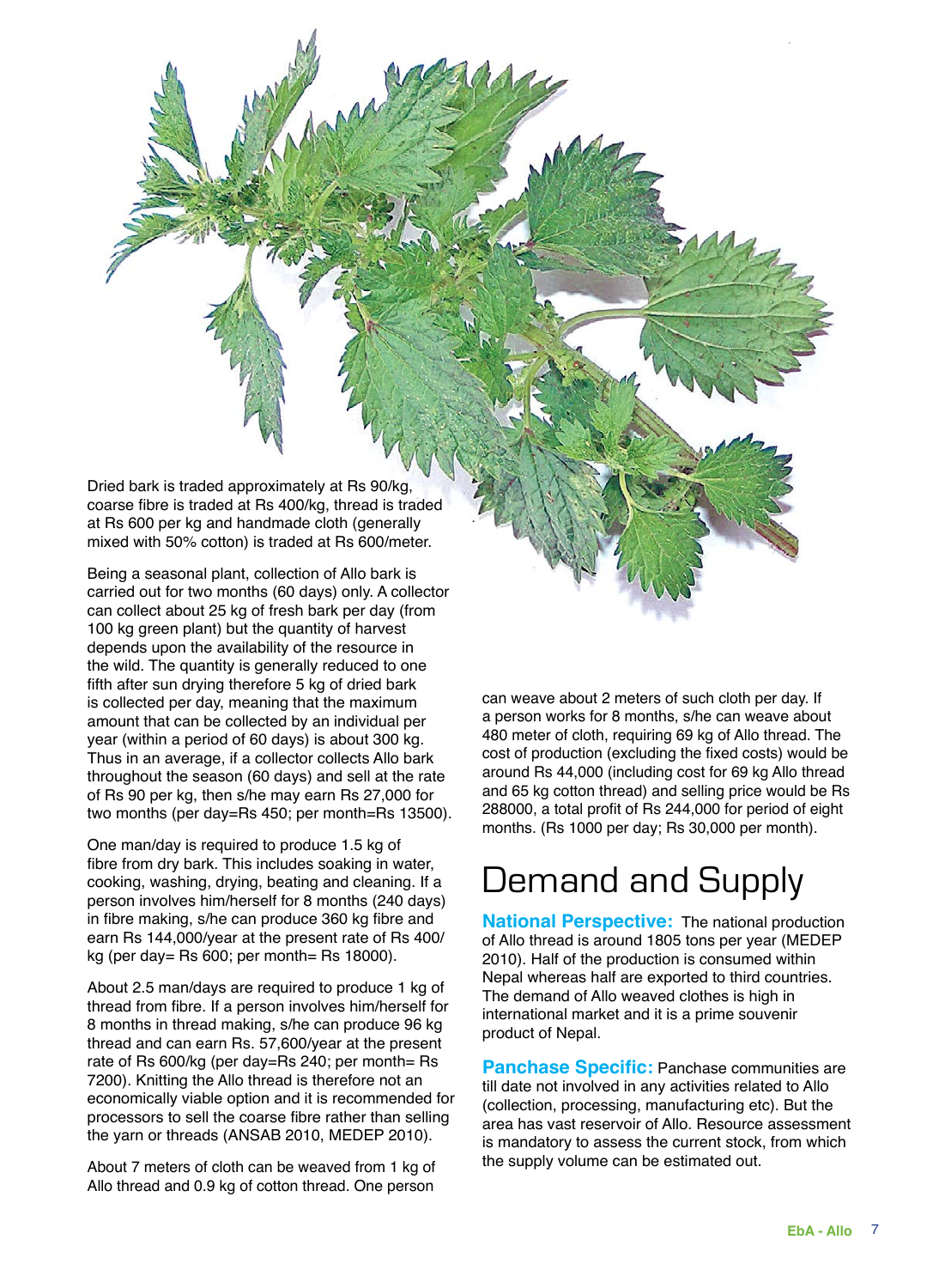# SWOT Analysis of Allo

|                   | <b>Strength</b>                                                                                                                                                                                                                                                                                                                                                                                                                                                 | <b>Weakness</b>                                                                                                                                                                                                                                                                                                                                                                                                                                                                                                                |
|-------------------|-----------------------------------------------------------------------------------------------------------------------------------------------------------------------------------------------------------------------------------------------------------------------------------------------------------------------------------------------------------------------------------------------------------------------------------------------------------------|--------------------------------------------------------------------------------------------------------------------------------------------------------------------------------------------------------------------------------------------------------------------------------------------------------------------------------------------------------------------------------------------------------------------------------------------------------------------------------------------------------------------------------|
|                   | Dried barks, coarse fibres, threads and clothes<br>all have market<br>Good demand in national and international<br>market<br>Market of local product exists in local level<br>Good attraction amongst tourist as souvenir<br>products<br>Found abundantly in forests<br>Rare infestation of diseases and pests<br>Favorable geo- climatic condition and possibility<br>of natural generation<br>Immediate cash flow for pro poor from Allo<br>based enterprises | Market of Allo thread is low compared to<br>—<br>that of coarse fibre despite thread making<br>needs more effort<br>The production of all fibre at local level is<br>not cost effective<br>Existing technologies are simple but time<br>consuming and tedious, need improved<br>technology to process fibre from dried bark<br>Inadequate quality control: Inconsistent<br>quality of threads that finds hard to meet the<br>international demand, and at the same time<br>find hard to compete with products of big<br>cities |
|                   | <b>Opportunities</b>                                                                                                                                                                                                                                                                                                                                                                                                                                            | <b>Threats</b>                                                                                                                                                                                                                                                                                                                                                                                                                                                                                                                 |
| $\qquad \qquad -$ | Possibility of high value addition within the<br>country<br>Increasing usage of Allo in carpet industries<br>Interest of various organizations in Allo<br>promotion<br>Income generation opportunities for women<br>New technologies are being researched by<br>various organizations in each process of Allo<br>processing<br>Plenty of scope to manufacture high quality<br>products (finer threads)                                                          | Allo based enterprises are forfeiting Allo<br>based work due to tedious work<br>Dependent on import of chemical (dyes)<br>from India<br>Might lead to deforestation due to increased<br>demand for fuel wood to process Allo                                                                                                                                                                                                                                                                                                   |

The market based solutions to identified weakness and threats, and to tap the existing opportunities are provided as BDS strategy in next section as a part of Value Chain Upgrading Strategy.

# Value Chain Upgrading Strategy

# End Market Analysis

The end market analysis of Allo of Nepal has shown the following gaps. Panchase Area product can reduce these gaps and compete in the market.



*Figure: Spiderogram that analyze market demand and gaps*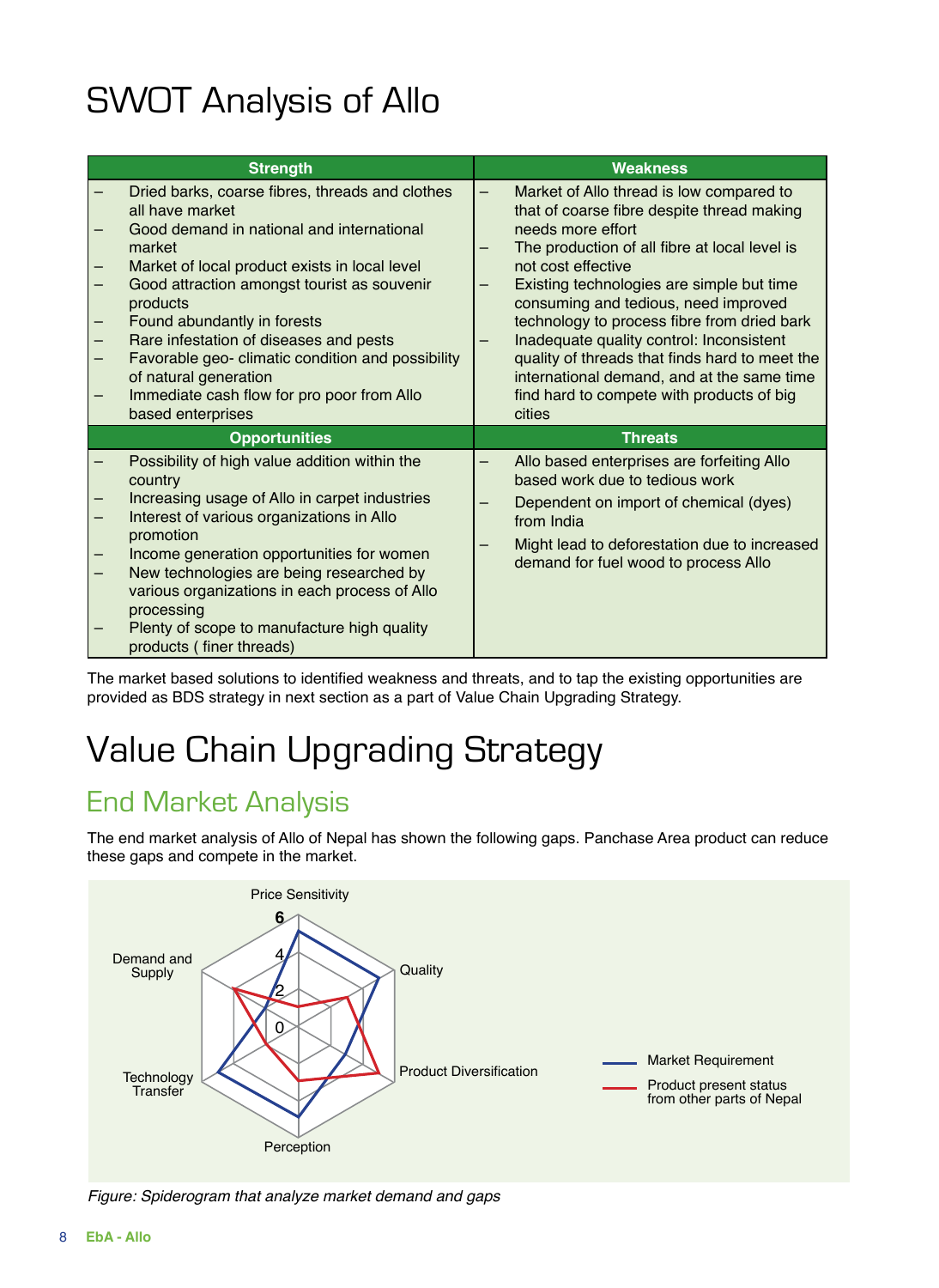The major gap in the market where Panchase Area Allo can compete is given as:

- a. Quality Allo fibre and thread production and sale to exporter market in Kathmandu
- b. Gap in technology transfer

The process flow from bark collection to finished products has seen lack of appropriate technology in

- a. Fibre making: still traditional practice in most part of Nepal
- b. Thread making: Traditional practice at local level, charkha at few places, electric charkha recently introduced in some parts of Nepal. There has been practice from some enterprise to make thread from spinning industries.
- c. Cloth making: *Tan* is used for making cloth from Allo, there are technology like power loom
- d. Product making: various technologies are used to make specific products by mixing with other eg. Bags, wallets etc.

There is gap is appropriate technology at all level. At present the focus has to be on appropriate technology for making fibre and thread.

# Firm Level Upgrading

## Product upgrading

After scanning the experiences of various organizations and in depth discussion with exporters, the most important product in Allo value chain has been identified as ALLO THREAD. The focus has to be increase brand image of this region as supplier of quality Allo thread. For this appropriate technology usage has to be carried out for fibre making and there are two options available for thread making:

1. Appropriate technology transfer for thread making,

2. Outsourcing thread-making to spinning industries.

*Table: Product upgrading based on four parameters*

# Process Upgrading

The process upgrading refers to the whole process from collection to fibre making, thread making, cloth making and product development.



*Figure: Major steps from collection to marketing of Allo* 

The figure shows that there are four major processes. The upgrading in each step is given in process upgrading matrix table.

| <b>Parameters</b> | <b>Present</b> | Year 1                                         | Year <sub>2</sub>                                               |
|-------------------|----------------|------------------------------------------------|-----------------------------------------------------------------|
| Product           | N.A            | Allo bark                                      | Focus on Allo fibre making on appropriate                       |
|                   |                | Allo fibre                                     | technology and Allo thread making                               |
|                   |                | Allo thread                                    |                                                                 |
| Price (based on   | N.A            | Allo bark: Nrs. 50-60                          | Allo Fibre: Nr. 600 (decrease in production                     |
| present price)    |                | Allo Fibre: Nrs. 600                           | $cost$ by $20\%)$                                               |
|                   |                | Allo Thread: Nrs. 600                          | Allo thread: Nrs,. 800-1000 medium quality                      |
| Place             | N.A            | End market district,                           | Allo fibre at district, Allo thread in Pokhara<br>and Kathmandu |
| Promotion         |                | Weak perception on present<br>fibre and thread | Quality fibre and medium quality thread<br>production           |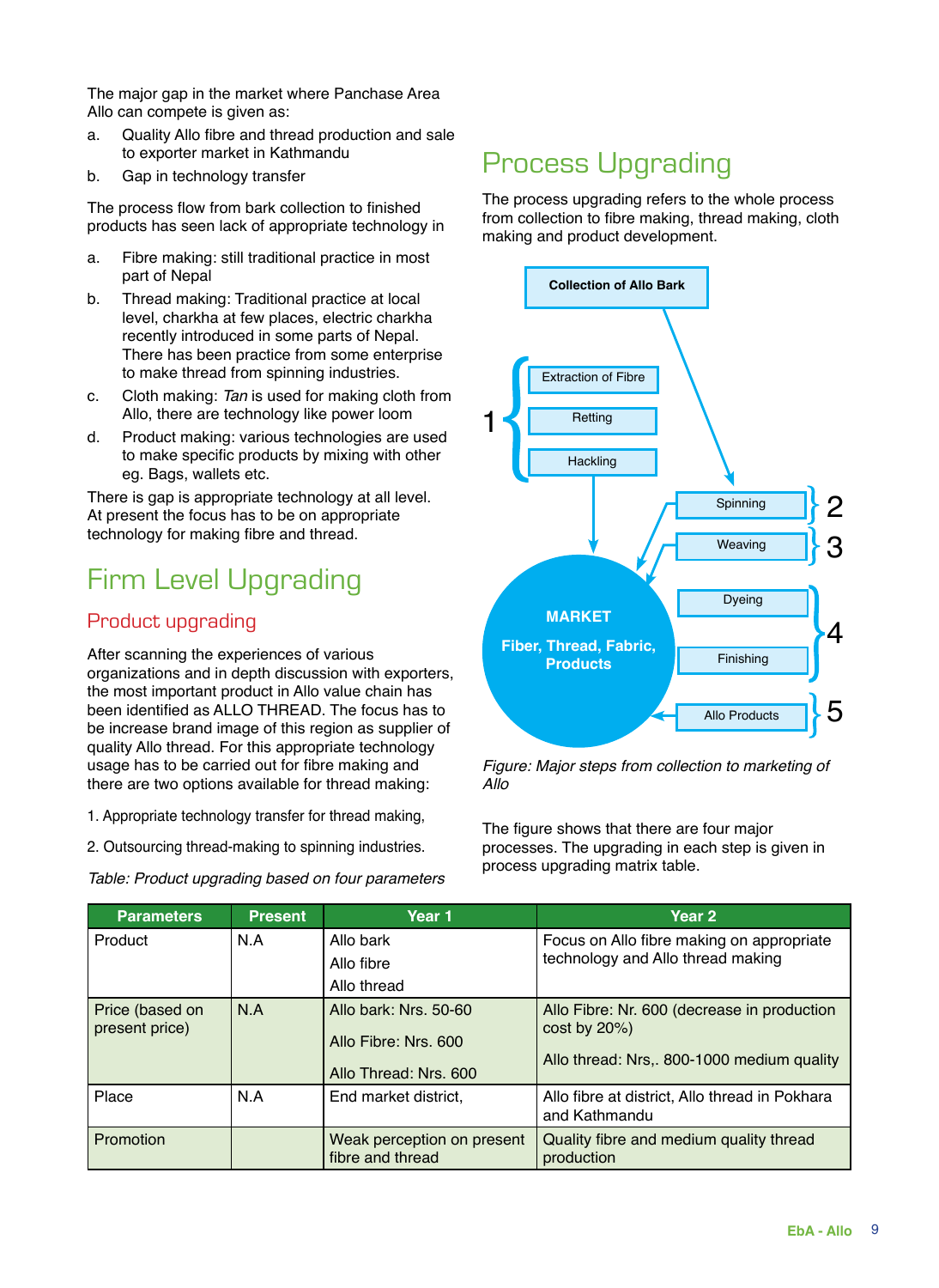#### *Table: Process upgrading matrix*

| <b>Process</b><br><b>Upgrading</b>                                                          | <b>Existing</b><br>practices                                     | <b>Recommended practices</b>                                                                         | Technical knowledge/Technology<br>used and cost                                      | <b>Anticipated</b><br><b>benefits</b> |
|---------------------------------------------------------------------------------------------|------------------------------------------------------------------|------------------------------------------------------------------------------------------------------|--------------------------------------------------------------------------------------|---------------------------------------|
| Upgrading 1: Allo<br>fibre making                                                           | N.A                                                              | Appropriate technology<br>has been found to be used<br>in Sankhuwasabha for Allo<br>fibre extraction | Rs 25,000- Rs 30,000<br>(information being sought from<br>Sankhuwasabha)             | Reduction in<br>production cost       |
| Upgrading 2:<br><b>Thread making</b>                                                        | N.A<br>Electric Charkha<br>Outsourcing to spinning<br>industries |                                                                                                      | Electric charkha: Nrs. 8000-10000<br>Spinning industries: Nrs. XX per kg<br>of fibre | Increased quality                     |
| Upgrading 3:<br>Weaving                                                                     | N.A                                                              | Improved Taan Usage of<br>power loom                                                                 | Taan: Nrs. 10000- Nrs. 15000                                                         | Increased quality<br>and efficiency   |
| N.A<br>Usage of natural dye like<br>Upgrading 4:<br>Majitho, Turmeric etc.<br><b>Dyeing</b> |                                                                  | Composition of Majitho, Turmeric<br>etc. With other composition                                      | Natural colour,<br>premium prices                                                    |                                       |
| Upgrading 5:<br>Product making                                                              | N.A.                                                             | We suggest not to focus on product making in three years and improve on quality of<br>thread         |                                                                                      |                                       |

# Channel Upgrading

The current trade of Allo showed that regional centres like Pokhara, Nepalgunj, Surkhet and Kathmandu as export centres. Though Allo is not marketed from Panchase area, the possible routes would be as follows

- Bhadaure Tamagi-Kande-Pokhara
- Chitre-Dimwa-Pokhara
- Arther/Ramja Deourali-Syangja or Pokhara
- Syangja-either to Bharawaha via Butawal or to Pokhara
- Products from other VDC also follows the Pokhara or Syangja route

Once the product reaches Pokhara, the product will follow the Kathmandu route.

The study recommends Allo fibre sale to Pokhara, Parbat, Baglung, Myagdi districts in initial year and Allo thread sale to Pokhara and export market to Kathmandu.

# Functional Upgrading

The major actors in the Allo Value Chain are as follows and their function upgrading need to be carried out in the following ways.

#### *Table: Function upgrading matrix*

| <b>Actors</b>          | <b>Present</b><br><b>Function</b>                                                                                | <b>Upgraded Function</b>                                                                                                                                                   |
|------------------------|------------------------------------------------------------------------------------------------------------------|----------------------------------------------------------------------------------------------------------------------------------------------------------------------------|
| Collector              | Collection from<br>the wild                                                                                      | Wild Collection can be<br>carried out by pro poor<br>people                                                                                                                |
| Fibre<br>producer      | Uses<br>conventional<br>method to<br>extract fibre<br>from bark                                                  | Fibre production can be<br>based at VDC level with<br>employment generated<br>for Poor people<br>Use of chemical<br>instead of ash; proper<br>management of waste<br>water |
| Cooperative            | N A                                                                                                              | Buy from collectors<br>and farmers, produce<br>Allo thread and sale<br>it to Pokhara and<br>Kathmandu Market                                                               |
| Spinning<br>industries | <b>Most industries</b><br>involves poor<br>women in<br>spinning thread<br>from fibre<br>(conventional<br>method) | Use of modern<br>spinning machine<br>(electric or charkha<br>type)<br>Cloth making by<br>modern machine to<br>manufacture fine<br>products                                 |
| Exporter               | <b>Exporting fine</b><br>Allo products                                                                           | Exporter are interested<br>in thread and make<br>various product like<br>carpet, Allo shawl etc.<br>At Kathmandu level                                                     |

## Transectoral Upgrading

Allo collection is carried out in forest and mostly women groups are mobilized for Allo collection. These women can work other collection of other NTFPs like Chiraito, Timur etc.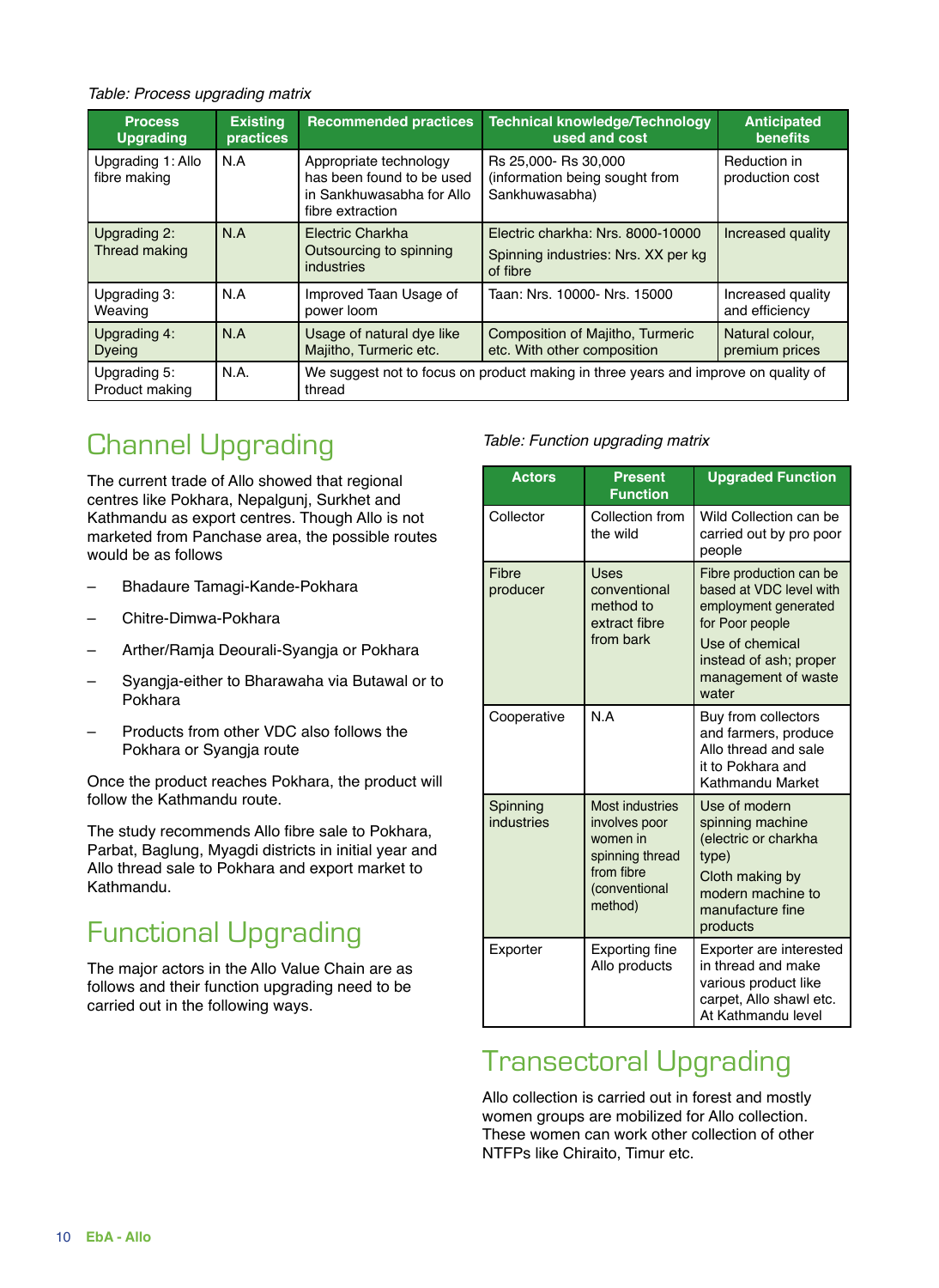# Interfirm Upgrading

The interfirm upgrading has to be carried out in two ways:

- a. Alliance between farmers/ collectors with existing or new cooperatives at VDC level.
- b. Alliance between cooperative and exporters of Kathmandu for continuous supply of quality thread

Business Development and Financial Service Strengthening

The assessment of Business Development Services and Financial services in this report also has been considered taking in view of:

- a. Categorization of business service demand from beneficiaries (value chain actors) in terms of Very strong, strong, weak and very weak categories
- b. Categorization of supply side of BDS provider's in terms of Very strong, strong, weak and very weak categories.

# Business Development and Financial Service **Streghtening**

*Table: BDS and FS strengthening matrix*

## Strategy for Business Enabling Environment

The specific business enabling environment issues that need to be addressed are:

Allo is a remarkable product for income generation for poor household. This has been included as promising value chain in this report due to its overall impacts on livelihood of poor household. Stakeholders have to create enabling environment with all necessary steps for legalization of Allo sustainable business in Panchase Area.

# Sustainability Strategy

Allo promotion by various organizations all over Nepal has found varieties of Allo product in the market. Ironically this has excluded to meet high demand of Allo fibre and Allo thread as all the organizations are working in product diversification at local level. Those diversified product are not able to cater demand of local/ district market due to high price and quality in one hand in other business to business linkages are not established due to higher transaction cost. For Allo value to be sustainable in this region it is primary to set brand as "Quality Allo fibre and thread producer".

| SUPPLY SIDE OF<br>BDS | Very strong |                                                      |                          |                                   |                                                                   |
|-----------------------|-------------|------------------------------------------------------|--------------------------|-----------------------------------|-------------------------------------------------------------------|
|                       | Strong      | Cultivation of Allo                                  |                          |                                   |                                                                   |
|                       | Weak        |                                                      | Value Chain<br>Financing | Entrepreneurship<br><b>skills</b> | Market requirement about<br>quality and price, Group<br>formation |
|                       | Very weak   | Sustainable business<br>practices of Allo processing |                          |                                   | Appropriate Technology<br>Transfer Cost benefit analysis          |
|                       |             | Very weak                                            | Weak                     | Strong                            | <b>Very Strong</b>                                                |
|                       |             | DEMAND OF SERVICES BY VALUE CHAIN ACTORS             |                          |                                   |                                                                   |

In Panchase Area, these services will be needed once the legal procedures for Allo sustainable business are carried out. The commercial viable business services for the above services requirement can be catered as:

*Table: Business service strengthening strategy*

| <b>Services</b>                                                         | <b>Strategy</b>                                                                                                                                                                                                                                                                                |
|-------------------------------------------------------------------------|------------------------------------------------------------------------------------------------------------------------------------------------------------------------------------------------------------------------------------------------------------------------------------------------|
| Inadequate market Information                                           | Provision of market information through linkages with Saugat Griha Pvt. Ltd.,<br>SABAH Nepal and Fair trader Group organizations<br>Coordination and linkage between village, district and regional level traders<br>-<br>Enhanced use of multipurpose cooperatives to maintain the price list |
| Low access to market                                                    | Alliance build up with Koseli Ghar, Saugat Griha, SABAH Nepal and Fair<br><b>Trade Group Nepal</b>                                                                                                                                                                                             |
| <b>Technology and Product Development</b>                               | Technology transfer for Allo fibre processing from Sankhuwasabha<br>$\overline{\phantom{0}}$<br>Technology transfer for Allo thread making from SABAH Nepal<br>$\qquad \qquad$<br>Linkages between Allo fibre/ thread making to                                                                |
| Entrepreneurship skills, Business<br>planning and cost benefit analysis | Provision of entrepreneurship skills, business planning through BDS and<br>CSIDB/DCSI                                                                                                                                                                                                          |